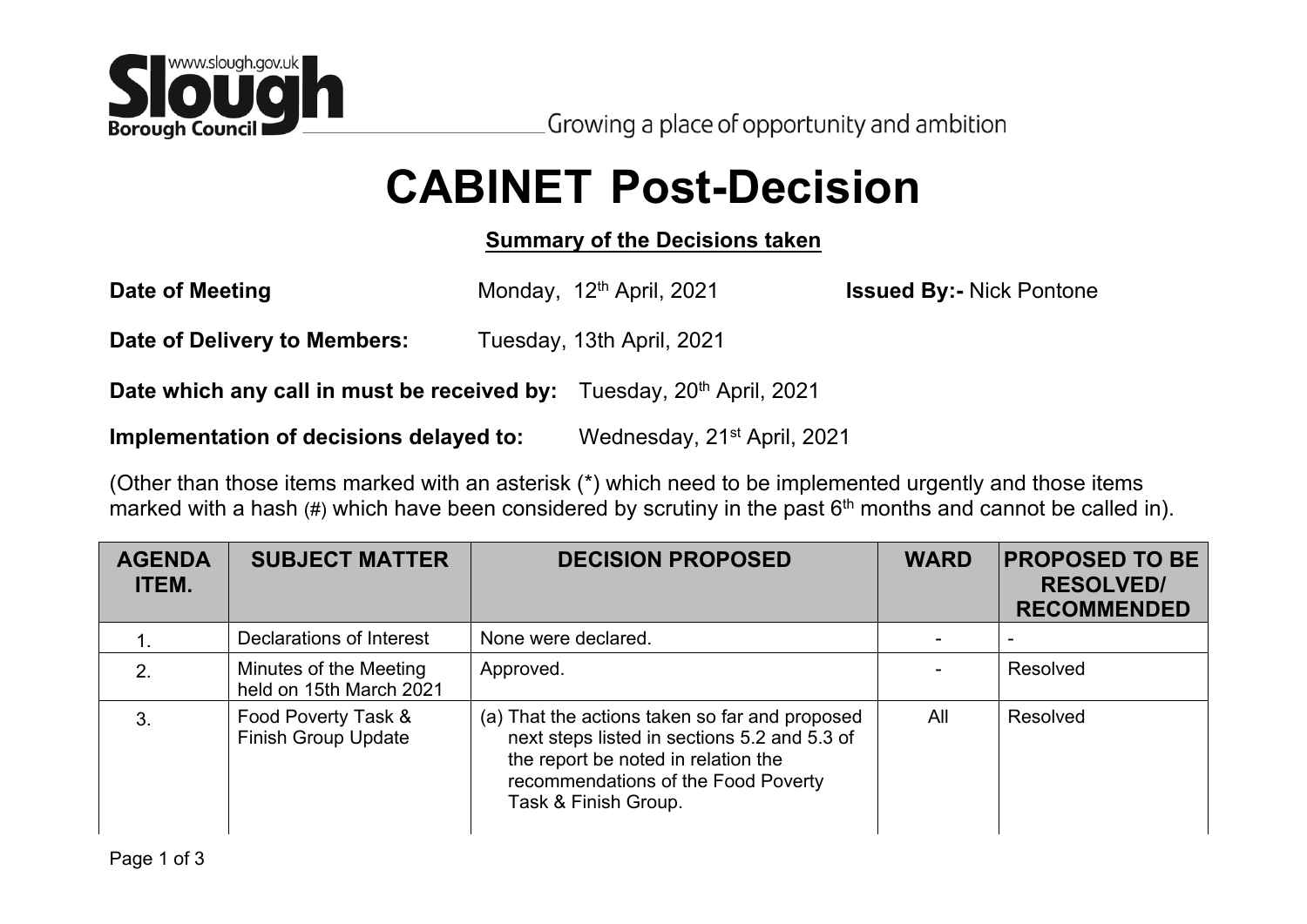| <b>AGENDA</b><br><b>ITEM.</b> | <b>SUBJECT MATTER</b>                                                     | <b>DECISION PROPOSED</b>                                                                                                                                                                                                                                                                                                                                                                        | <b>WARD</b> | <b>PROPOSED TO BE</b><br><b>RESOLVED/</b><br><b>RECOMMENDED</b> |
|-------------------------------|---------------------------------------------------------------------------|-------------------------------------------------------------------------------------------------------------------------------------------------------------------------------------------------------------------------------------------------------------------------------------------------------------------------------------------------------------------------------------------------|-------------|-----------------------------------------------------------------|
|                               |                                                                           | (b) That Lead Members & Directors give<br>further consideration to the implementation<br>of the recommendations at a meeting in the<br>summer of 2021 with a further update to be<br>presented to the Cabinet in within six<br>months.                                                                                                                                                          |             |                                                                 |
| 4.                            | Development and<br><b>Execution of a Place</b><br><b>Brand for Slough</b> | (a) That the decision to award the contract for<br>the development and execution of a place<br>brand for Slough to Hemingwaydesign be<br>noted.<br>(b) That the Cabinet receive a presentation<br>from Hemingwaydesign and a project<br>update on the emerging outcomes of the<br>work by the end of 2021.                                                                                      | All         | Resolved                                                        |
| 5.                            | <b>Observatory House -</b><br>Lease Arrangements                          | (a) That the report updating on the occupation<br>of Observatory House be noted.<br>(b) That delegated authority be given to the<br>Executive Director of Place to agree terms<br>of and approve the grant of a lease and any<br>supplemental document(s) of part of the<br>second floor Observatory House for a<br>maximum term of 10 years, the lease to be<br>granted at best consideration. | All         | Resolved                                                        |
| 6.                            | <b>Revised Slough Local</b><br><b>Outbreak Management</b><br>Plan         | (a) That the Council's Local Outbreak<br>Management Plan as at Appendix A in the<br>Supplementary Agenda be endorsed; and                                                                                                                                                                                                                                                                       | All         | Resolved                                                        |